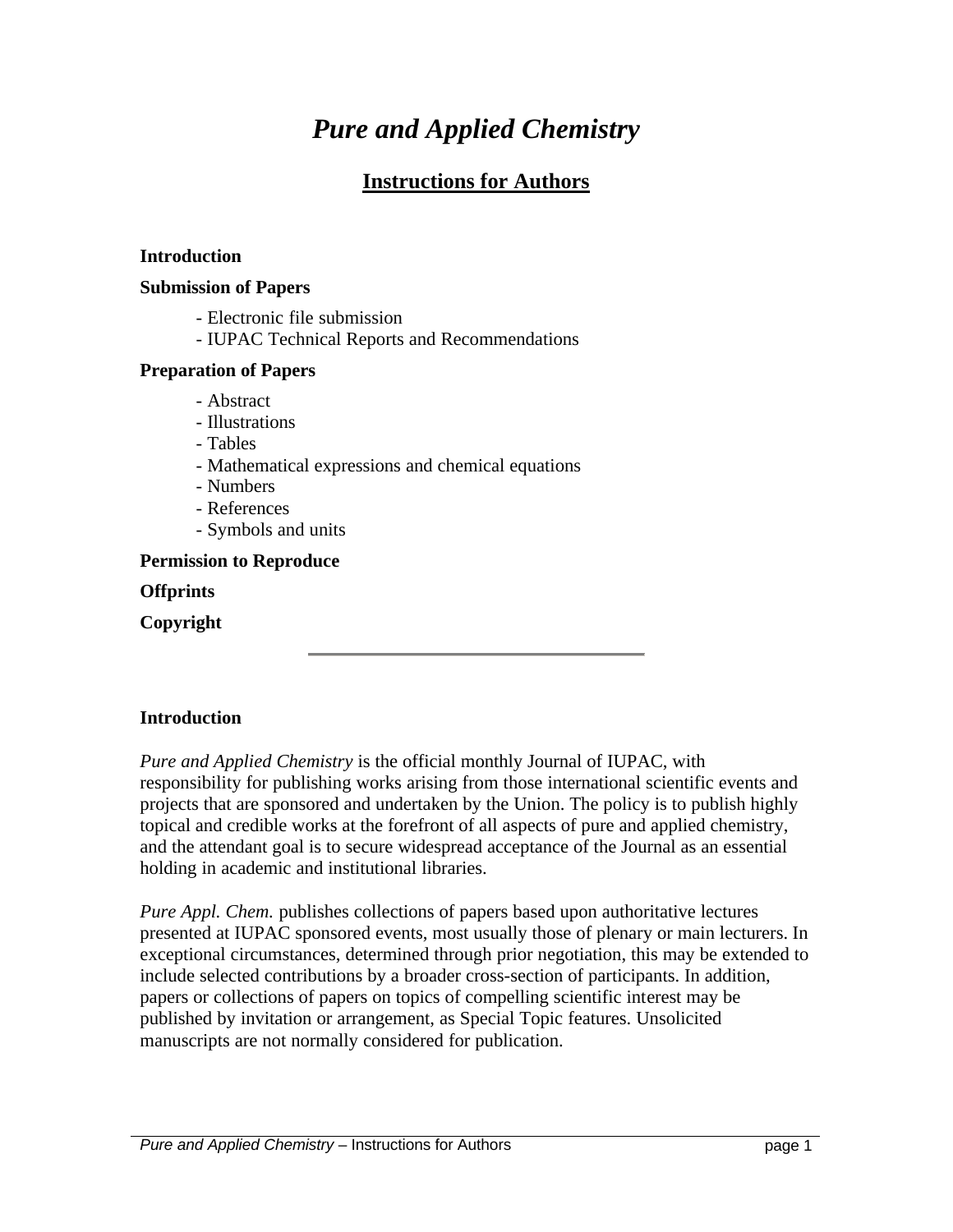*Pure Appl. Chem.* is also the designated medium for publication of recommendations, technical reports on standardization, recommended procedures, data compilations, and collaborative studies of IUPAC bodies.

#### **Submission of Papers**

*Pure Appl. Chem*. seeks to achieve representative, rapid and scientifically useful publication of Conference outputs. Accordingly, invited authors are urged to make every effort to participate and to submit manuscripts by the stated deadlines.

Manuscripts are to be submitted using the ManuscriptCentral online manuscript handling system. Authors will be given directions on how to access the system before the conference date (see below). A submission template and instructions are available on the Union's web site or can be obtained from the IUPAC Secretariat (E-mail:  $\le$ edit.pac@iupac.org>). If you cannot use the submission template, follow the following instructions for setting up your file.

- Include all parts of the paper in a single file if possible.
- If illustrations are embedded in the document, also include them in separate files.
- Do not use the carriage return (enter) at the end of lines within a paragraph.
- Turn the hyphenation option off.
- Do not use the endnote feature for references.
- Do not number headings.
- Take care not to use  $l$  (ell) for  $l$  (one),  $O$  (capital o) for  $0$  (zero), or  $\beta$  (German esszett) for β (beta).
- Use a tab, not spaces, to separate data points in tables.
- If you use a table editor function, ensure that each data point is contained within a unique cell; i.e., do not use carriage returns within cells.

Submission of a manuscript will be regarded as assurance that the same material is not being considered for publication by another journal.

#### *Electronic file submission*

Authors will receive an e-mail inviting them to submit a paper for consideration. If the 'accept' link is clicked, they will receive an e-mail providing them with a logon ID and temporary password to access ManuscriptCentral. They can then logon to their Author Center (http://mc.manuscriptcentral.com/pac) and continue the manuscript submission process. The link to an invited manuscript can be found under the list of "My Manuscripts" at the left side of the screen. Click on this link to complete the manuscript submission form. The information required includes keywords and the names of proposed reviewers. Complete address information for the principal Author and co-authors should be entered at this time. The online manuscript submission process can be interrupted at any point and resumed at a later time. After the manuscript has been submitted, its current status can be determined using ManuscriptCentral.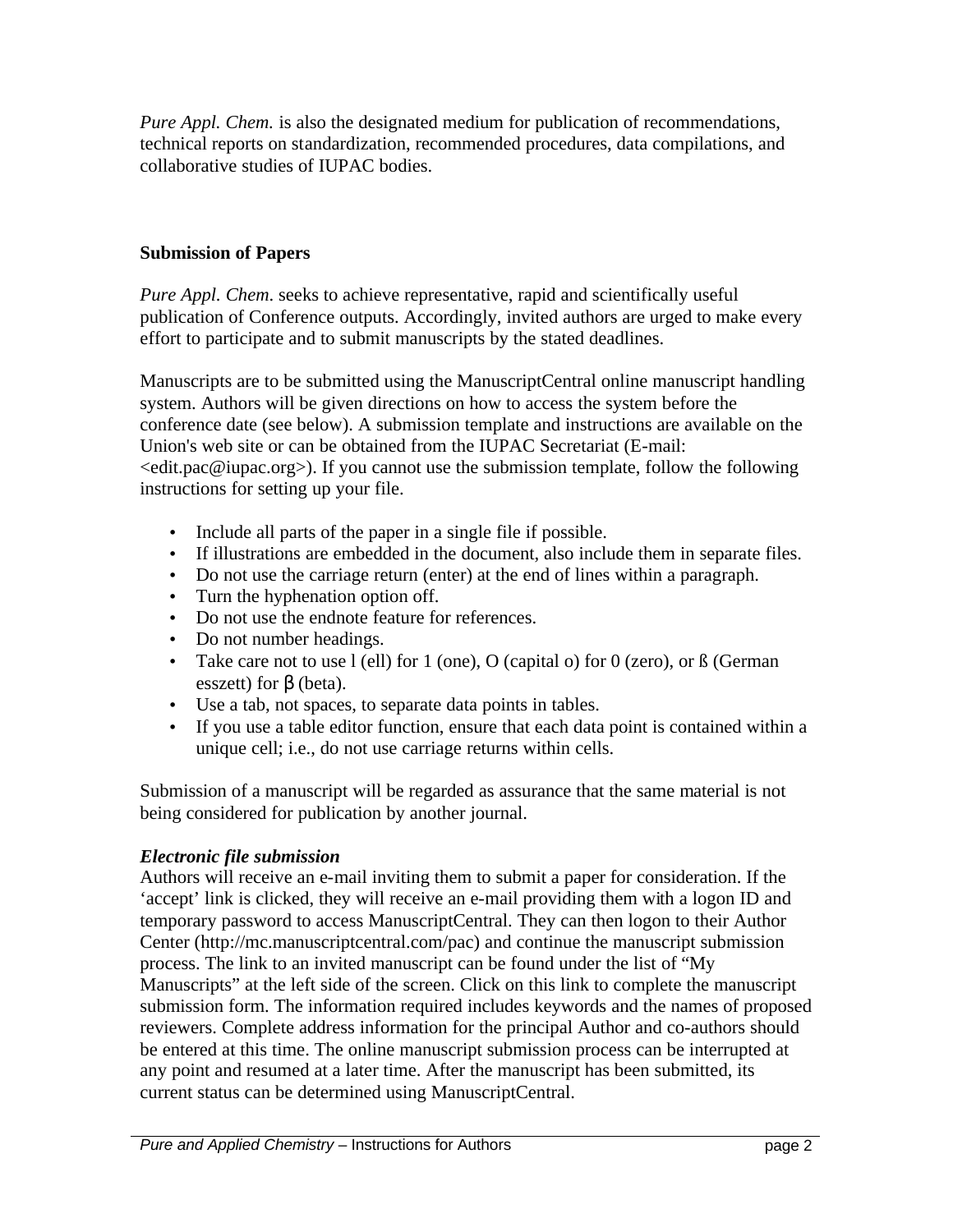(Note: PDF files should only be submitted as an example of what the illustration or text looks like. Images in PDF files cannot be extracted for use in the print version.)

#### *IUPAC Technical Reports and Recommendations*

There are special requirements for deciding the category (Technical Report or Recommendations) to which a particular report belongs. Additional instructions can be found in the *IUPAC Handbook 2004-2005*:

- *Procedure for Publication of IUPAC Technical Reports and Recommendations*, or online as <www.iupac.org/reports/provisional/procedure.html>, and
- *Guidelines for Drafting IUPAC Technical Reports and Recommendations (2004)*, or online as <www.iupac.org/reports/provisional/guidelines.html>

These Guidelines contain more details than described in these general instructions, and authors are advised to consult these documents carefully before drafting an IUPAC report.

## **Preparation of Papers**

A collection of papers based upon a Conference, Symposium or Workshop is expected to capture the scientific impact and topicality of the theme, and furnish readers with an indispensable archival resource. Conference papers are typically *short critical overviews of specialized topics*, and authors have considerable latitude in emphasizing review content or disclosing hitherto unpublished findings. *Pure Appl. Chem*. aspires to offer readers distinctive insights into new science that complement rather than compete or conflict with those published in the primary research literature.

A critical overview based upon a plenary presentation may occupy up to perhaps 12 Journal pages (at  $\sim 1000$  words per page), whereas other forms of Conference presentation will usually be shorter (6 to 8 Journal pages), and may even incorporate a short experimental section to exemplify and underpin new findings. However guidelines on manuscript content and length are applied flexibly, and authors are welcome to explore the scope for departing from these guidelines, in consultation with the Scientific Editor.

Much emphasis is placed upon representative, rapid and scientifically useful publication of Conference outputs. Accordingly, invited authors are encouraged to make every effort to participate, and to adhere to the prescribed timetable for submission of manuscripts.

#### *Abstract*

Include a short abstract (not more than 200 words).

#### *Illustrations*

Illustrations will be reproduced in black and white only, unless the author pays for color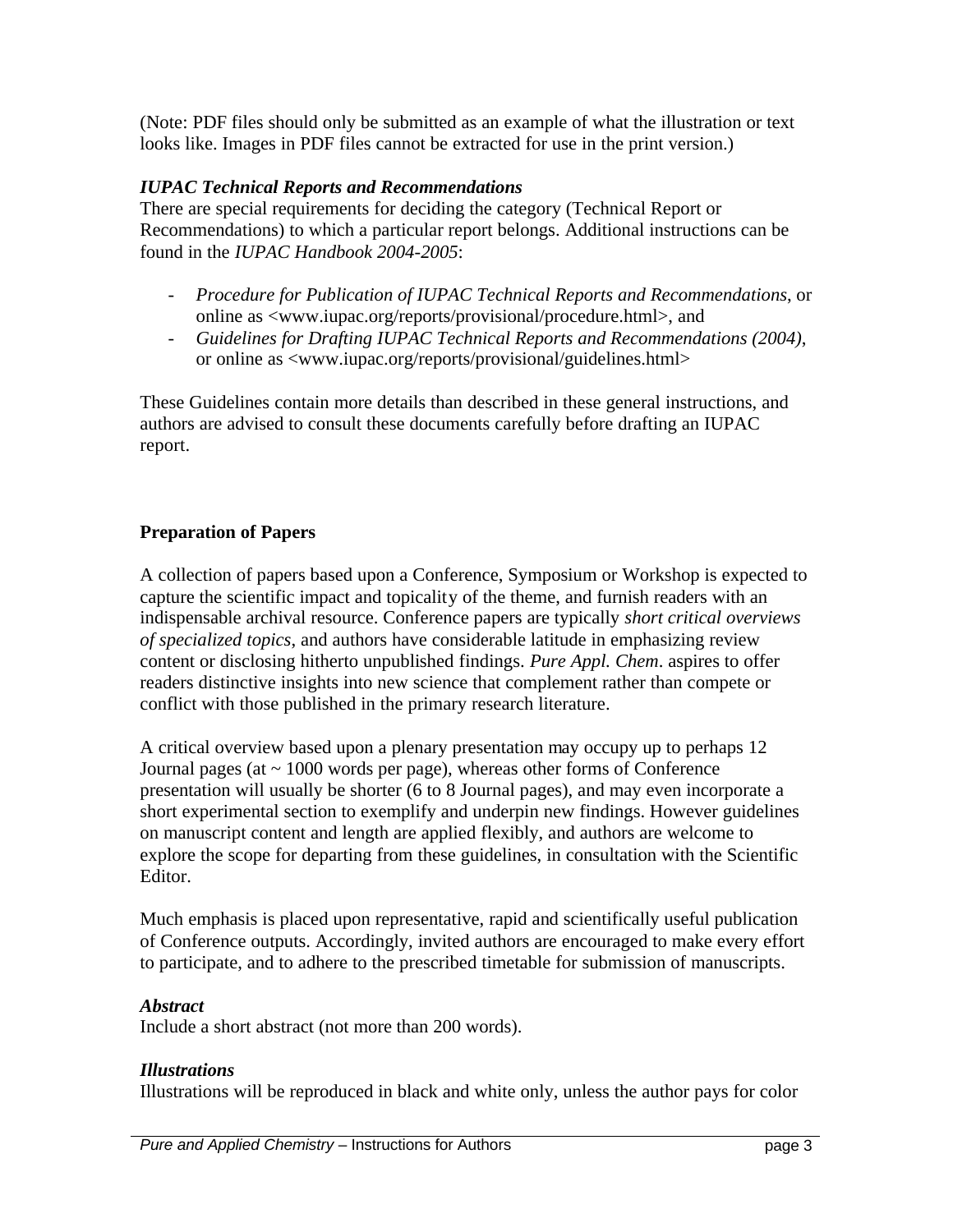reproduction. If the figures are originally in color, be sure they can also be understood by the reader in black and white format (for example, do not refer to color elements in the caption).

# *Figures*

Lettering, numbering, and symbols in the figures must be clear and suitable for reduction to single or double column width. Lettering and lines on graphs should also be strong enough to withstand reduction. Chemical schemes, etc., should be supplied as standard figures, and, in all cases, the figure must be accompanied by a title and/or legend that describes the illustration.

Figures should be numbered serially throughout the paper in arabic numerals and should be cited in the text at first occurrence. The word 'Figure' should be shortened to 'Fig.' at the beginning of figure captions and in the text, except where the word 'Figure' begins a sentence.

# *Structural formulas*

Formulas should be prepared with particular care, preferably with a suitable computer program. They may be numbered with italic or underlined arabic numerals. Within reason, these numbers may be used in the text to avoid repetition of long chemical names. Structural formulas should be presented in groups where feasible to improve presentation and save space.

# *Tables*

Tables should not be used more than is necessary and, in particular, they should not duplicate results that are presented in graphical form. Tables should be numbered serially throughout the paper in arabic numerals and should be cited in the text at first occurrence. Table headings should appear above the table with one line space between the heading and the table. The word 'Table' should be boldface, and the table heading should be typed with an initial capital for the first word and proper nouns only. If necessary, a font size smaller than 9 point may be used.

# *Mathematical expressions and chemical equations*

Mathematical expressions and chemical equations should be indented on the left, with space above and below, and should be numbered in parentheses flush right.

$$
k_p = A \exp(-E_A / RT) \tag{1}
$$

Simple mathematical expressions should be left in the text, written in one line instead of in two-line form wherever possible to avoid awkward line spacing. Use additional half line spaces as needed to ensure that mathematical expressions in the text do not overlap preceding or succeeding lines.

For additional information on quantity calculus or quantity algebra and on percents and per mils, see IUPAC Interdivisional Committee on Terminology, Nomenclature and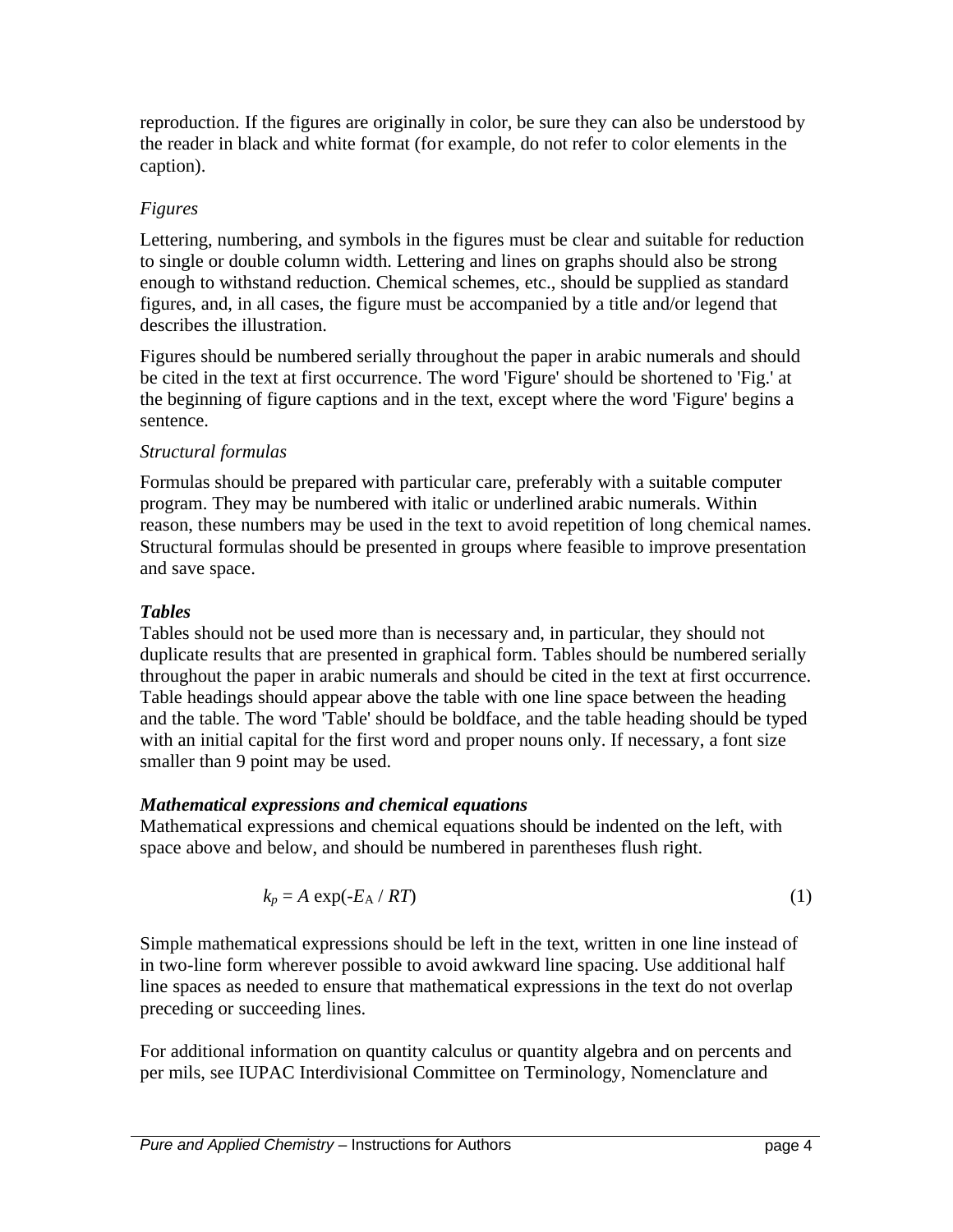Symbols, February 2002; available online at <www.iupac.org/standing/ictns/quantity\_and\_ percents.html>

#### *Numbers*

Numbers should be printed in roman (upright) fonts. Numerical values of physical quantities (and the symbols of units) should be printed in roman even in italic texts.

The decimal marker for IUPAC publications in English should be a point on the line. For many-digit numbers the digits should be grouped in threes around the decimal marker with a space\* between the groups, but never leaving a single digit on its own.

*Examples* Numbers in a running text: 3.1416 or 3.141 6 Numbers in a column: 1 000.234 5 21 110.216 48 500.123 3

Additional guidelines for the printing of numbers are detailed in the *Guidelines for Drafting IUPAC Technical Reports and Recommendations (2004)*, available in the *IUPAC Handbook 2004-2005* or online as <www.iupac.org/reports/provisional/guidelines.html>

*\* It is best to use a nonbreaking space of constant width (in MS Word under Windows, use ctrl-shift-space, or under Mac OS, use command-space), which also prevents the splitting of numbers on line breaks.*

## *References*

All references should be mentioned in the text or captions. They should be typed in brackets, e.g., [41], in sequence. References appear at the end of the paper in numerical order. Inclusive page numbers are desirable.

Examples of formats are shown below. Abbreviations of journal titles should agree with usage by *Chemical Abstracts* (see *Chemical Abstracts Service Source Index*, 1907-1994 *Cumulative*, American Chemical Society, Columbus, Ohio, 1994).

## *Examples of Reference Formats:*

1. J. P. Lee, G. C. Pimentel. *J. Chem. Phys*. **75**, 4241 (1981).

2. S. Stoeva, G. Grübler, H. Echner, W. Rönspeck, W. Voelter. *Pure Appl. Chem.* **66**,

101-104 (1994). [Use names of all authors rather than *et al*.]

3. R. Stephenson. *Introduction to Nuclear Engineering*, p. 27. McGraw-Hill, New York (1964).

4. S. N. Loh, C.W. McNemar, J. L. Markley. In *Techniques in Protein Chemistry* (J. J. Villafranca, ed.), pp. 275-282. Academic Press, New York (1991). 5. F. Bloch. US Patent 2960 649, Filed 18 June 1954, Issued 15 Nov 1960.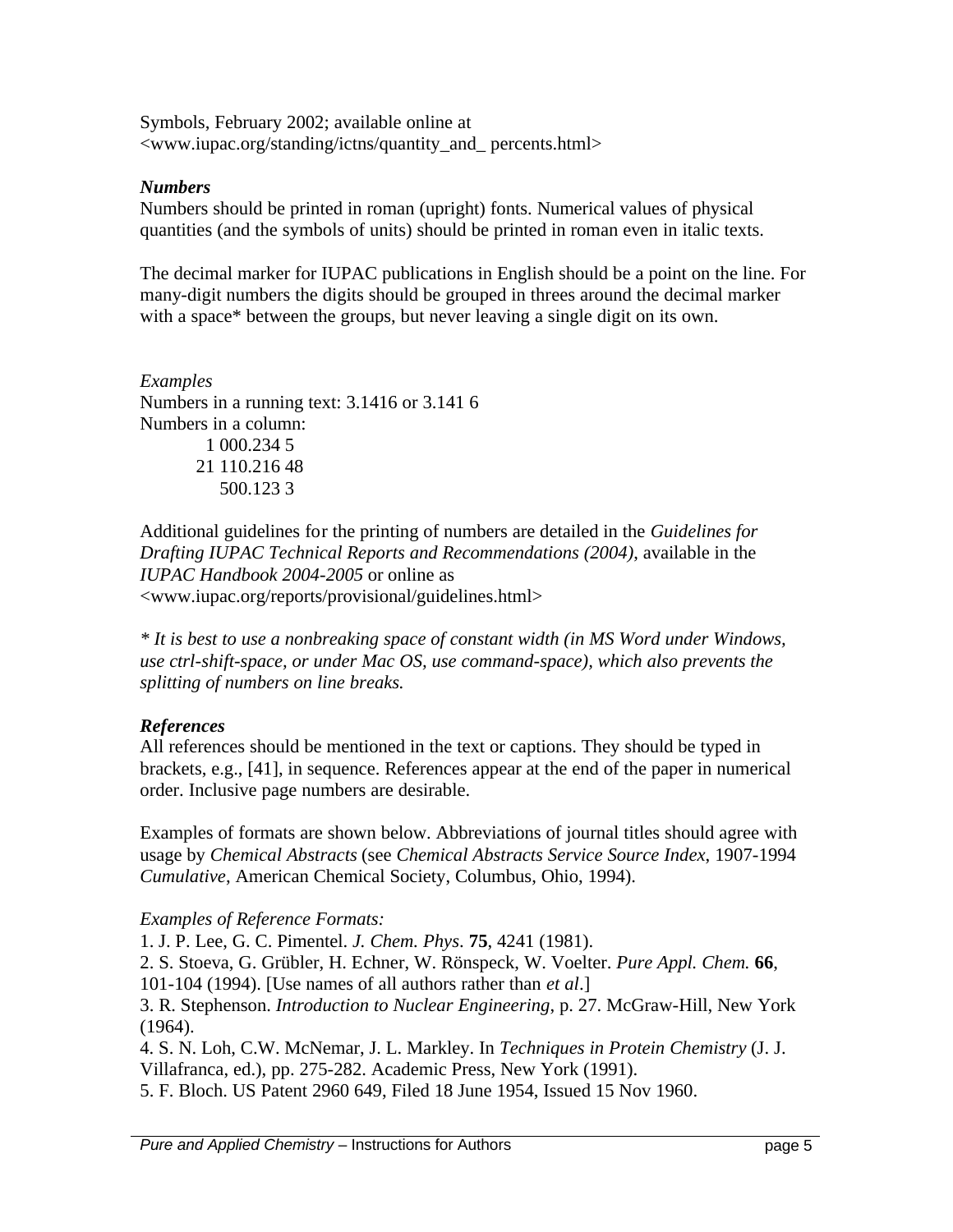Footnotes should be used sparingly and referred to in the text in parentheses as (Note a), etc. Only references to articles in journals, books, and issued patents will be permitted. Meeting abstracts and patent applications may not be quoted unless they are published in a form that is available for library reference.

### *Symbols and units*

Symbols for scalar physical quantities (or variables) should be set in italic (sloping) type, and symbols for units, or labels, should be set in roman (upright) type. Quantity symbols may be qualified by subscripts or by further information in parentheses; subscripts should themselves be in italic type when they represent physical quantities, and otherwise in roman type. For other classes of quantities, (vectors, matrices, etc.) see additional information given below.

Quantity calculus should be used in presenting the values of physical quantities, and according to the following equation: (physical quantity) = (numerical value)  $x$  (unit). Each term in parentheses can be treated as an algebraic quantity. These two statements are necessary and sufficient to define quantity calculus. See the examples below and the IUPAC Green Book (ref. 1, list below) for further examples.

*p* = 0.123 mbar = 12.3 Pa = 12.3 N m-2 or *p*/Pa = 12.3  $r = 2.13 \text{ Å} = 0.213 \text{ nm}$  or  $r/\text{nm} = 0.213$  $k = 10^{8.2}$  s<sup>-1</sup> or  $\lg(k/s^{-1}) = 8.2$ 

Note particularly the use of an italic font for quantity symbols such as *p*, *r,* and *k*, and the use of an upright font for unit symbols such as Pa, mbar, m, nm, and s. The format (quantity symbol)/(unit), as in  $r/m = 0.213$ , is particularly convenient for heading the columns of tables and labeling the axes of graphs, so that the entries in the table columns or the labels on the tick marks of the graph may be pure numbers. The symbols lg and ln should be used for  $log_{10}$  and  $log_e$ , respectively. (For additional information, see *On the use of italic and roman fonts for symbols in scientific text*, I. M. Mills and W. V. Metanomski, IUPAC Interdivisional Committee on Nomenclature and Symbols, January 2000; available online at <www.iupac.org/standing/idcns/fonts\_for\_symbols.html>)

The following IUPAC references should be considered:

1. IUPAC Physical Chemistry Division, *Quantities, Units and Symbols in Physical Chemistry* (The IUPAC 'Green Book'); 2nd edition. Prepared for publication by I.M. Mills, T. Cvitaš, K.H. Homann, N. Kallay, and K. Kuchitsu. Blackwell Science, Oxford, UK (1993).

2. (a) IUPAC, *Compendium of Chemical Terminology: IUPAC Recommendations* (The IUPAC 'Gold Book'); 2nd edition. Compiled by A.D. McNaught and A. Wilkinson, Blackwell Science, Oxford, UK (1997); (b) Gold Book online edition: www.iupac.org/ publications/compendium/index.html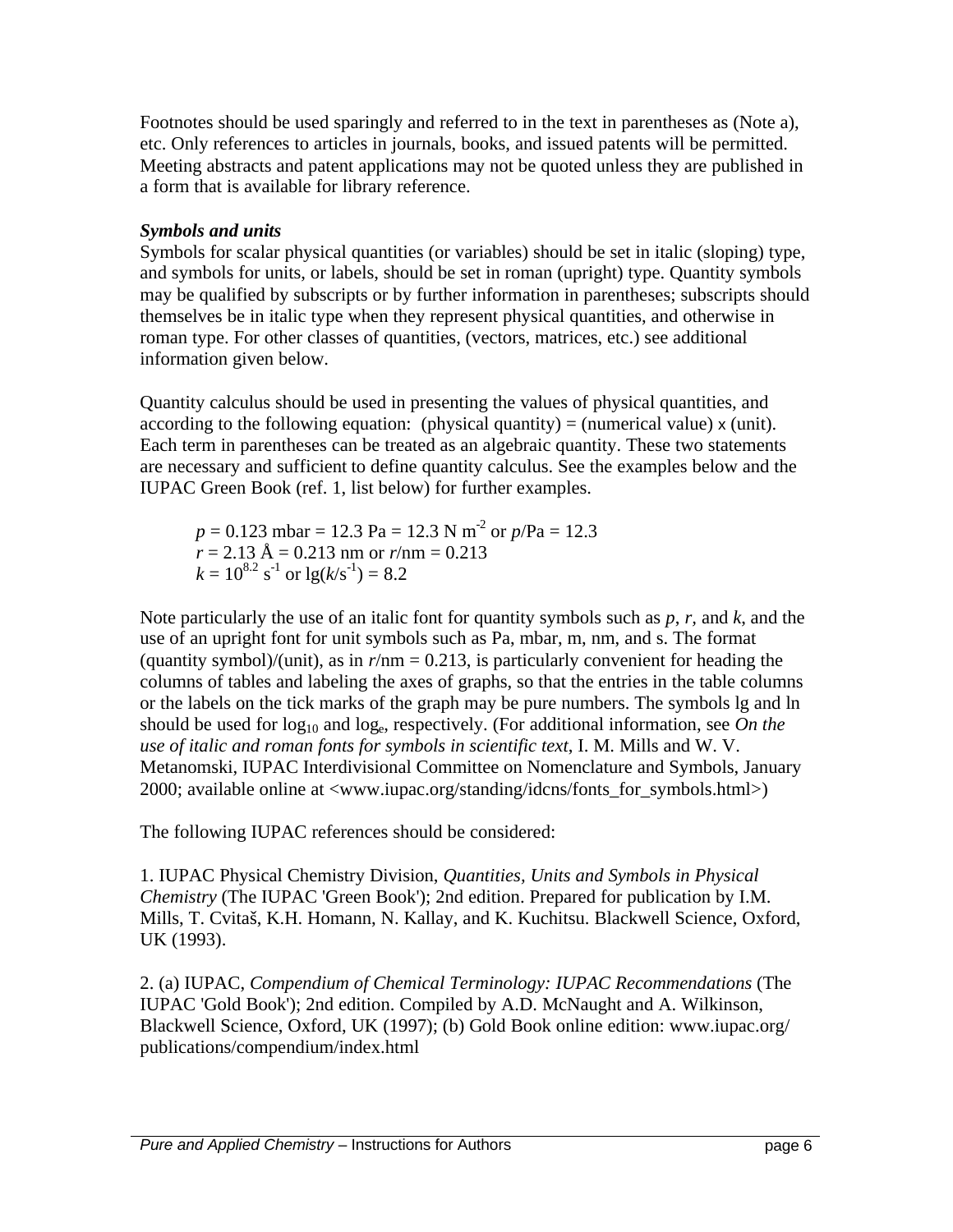3. (a) IUPAC Commission on the Nomenclature of Inorganic Chemistry, *Nomenclature of Inorganic Chemistry. Recommendations 1990* (The IUPAC 'Red Book'). G. J. Leigh (Ed.). Blackwell Scientific Publications, Ltd., Oxford, UK (1990). (b) IUPAC Commission on the Nomenclature of Inorganic Chemistry, *Nomenclature of Inorganic Chemistry I, Recommendations 2000* (The IUPAC 'Red Book II'). J. A. McCleverty and N. G. Connelly (Eds.). Royal Society of Chemistry, Cambridge, UK (2000).

4. IUPAC Commission on the Nomenclature of Organic Chemistry, *Nomenclature of Organic Chemistry* (The IUPAC 'Blue Book'); Sections A, B, C, D, E, F, and H. Prepared for publication by J. Rigaudy and S. P. Klesney, Pergamon Press, Oxford, UK (1979).

5. IUPAC Commission on the Nomenclature of Organic Chemistry, *A Guide to IUPAC Nomenclature of Organic Compounds.* R. Panico, W. H. Powell, J.-C. Richer (Eds.). Blackwell Scientific Publications, Ltd., Oxford, UK (1993).

6. IUPAC Commission on Macromolecular Nomenclature, *Compendium of Macromolecular Nomenclature* (The IUPAC 'Purple Book'). Prepared for publication by W. V. Metanomski. Blackwell Scientific Publications, Ltd., Oxford, UK (1991).

7. IUPAC Analytical Chemistry Division, *Compendium of Analytical Nomenclature* (The IUPAC 'Orange Book'); 3rd edition. Prepared for publication by J. Inczédy, T. Lengyel, A. M. Ure. Blackwell Science, Ltd., Oxford, UK (1998).

8. D.R. Lide, Jr. Use of abbreviations in the chemical literature, *Pure Appl. Chem.* **52**, 2229-2232 (1980).

## **Permission to Reproduce**

For any material that is not original, permission to reproduce must be obtained in advance in writing by the author(s) from those concerned. An appropriate acknowledgment should be included in the text.

## **Offprints**

Offprints of individual contributions may be ordered by the senior author, who should write his/her full postal address on the offprints order form and return it to the IUPAC secretariat at the address on the form, even if no additional offprints are ordered. Full instructions for ordering and payment are printed on the offprints order form. A pdf file of the final printed article can be downloaded by authors after the journal is printed.